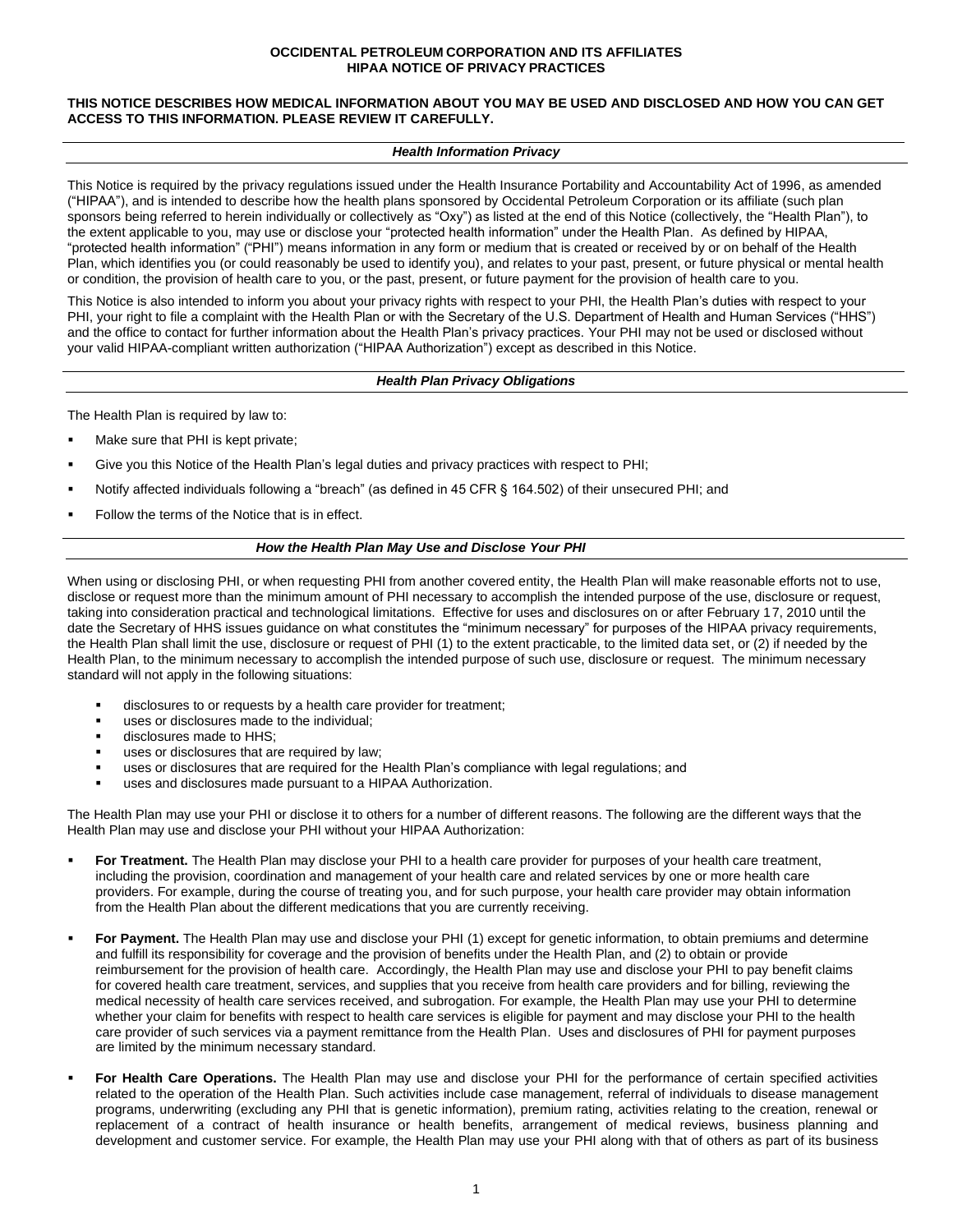planning process in order to determine new benefit features for incorporation into the Health Plan. In addition, the Health Plan may use or disclose your PHI to conduct compliance reviews, audits, legal reviews, and actuarial studies, or for fraud and abuse detection. Uses and disclosures of PHI for health care operations purposes are limited by the minimum necessary standard.

- **To The Plan Sponsor.** The Health Plan is sponsored by Oxy. The Health Plan may disclose your PHI to Oxy, provided that Oxy has certified that PHI will not be used for any other employee benefits, employee benefit plans or employment-related activities. Designated personnel at Oxy or its affiliate may use and disclose your PHI as necessary for them to carry out their job duties under the Health Plan, including as described in this Notice. Such uses and disclosures will be permissible only with respect to the designated individuals who are authorized to access PHI under the Health Plan. These individuals will protect the privacy of your PHI and ensure that it is used and disclosed only as described in this Notice.
- To a Business Associate. Certain services are provided to or on behalf of the Health Plan by third-party claims administrators and other entities or individuals known as "business associates." In order to provide their services, business associates may receive, create, maintain, transmit, use, and/or disclose your PHI, but only after they agree in writing with the Health Plan to implement appropriate safeguards regarding your PHI. For example, the Health Plan may transmit PHI related to your coverage under the Health Plan to its business associate so that the business associate can, on behalf of the Health Plan, review and pay benefit claims that you file under the Health Plan.
- As Required by Law. The Health Plan will use or disclose your PHI when and to the extent required to do so by applicable federal, state, or local law, including those laws that require the reporting of certain types of wounds or other physical injuries.

#### *Special Use and Disclosure Situations*

The Health Plan may also use and disclose your PHI without your HIPAA Authorization, and without providing you with the opportunity to agree or object (except as otherwise specifically noted below), under the following circumstances:

- **Judicial and Administrative Proceedings.** The Health Plan may disclose your PHI in response to a court or administrative order or certain subpoenas, warrants, discovery requests, or other forms of lawful process.
- Law Enforcement. The Health Plan may disclose your PHI to a law enforcement official for certain law enforcement purposes, including if asked to do so by a law enforcement official in order to identify or locate a suspect, material witness or missing person, or to report a crime in which you are the victim (provided you agree to the disclosure or are unable to agree due to incapacity or other emergency) or which occurred on the Health Plan's premises.
- Workers' Compensation. The Health Plan may disclose your PHI as authorized by and to the extent necessary to comply with workers' compensation laws and other similar programs.
- **Military and Veterans.** If you are or become a member of the U.S. Armed Forces, the Health Plan may use and disclose your PHI as deemed necessary by military command authorities to assure the proper execution of a military mission.
- To Avert Serious Threat to Health or Safety. The Health Plan may use and disclose your PHI when necessary (1) to prevent or lessen a serious and imminent threat to your health and safety or the health and safety of the public or another person, or (2) for law enforcement authorities to identify an individual who may have caused serious harm to a victim or escaped from a correctional institution or lawful custody.
- Public Health Activities. The Health Plan may use or disclose your PHI to public health authorities or other authorized entities or persons for certain public health activities. These activities include preventing or controlling disease, injury or disability; reporting births and deaths; reporting child abuse or neglect; reporting reactions to medications or problems with medical products; or reporting product defects and enabling recalls. Your PHI may also be used or disclosed by the Health Plan, as authorized or required by law, if you have been exposed to a communicable disease or are at risk of spreading a disease or condition.
- Health Oversight Activities. The Health Plan may disclose your PHI to a health oversight agency for authorized audits, civil, administrative and criminal investigations, inspections, and licensure necessary for such agency to appropriately oversee the health care system and government benefit programs.
- Research. Under certain limited circumstances, the Health Plan may use and disclose your PHI for research purposes.
- National Security, Intelligence Activities, and Protective Services. The Health Plan may disclose your PHI to authorized federal officials: (1) for the conduct of intelligence, counter-intelligence, and other national security activities authorized by the National Security Act; (2) to enable such officials to provide protection to the President, other individuals who, by law, are entitled to such protection, and foreign heads of state; or (3) for the conduct of special investigations.
- **Cadaveric Organ, Eye and Tissue Donation.** If you are an organ donor, the Health Plan may disclose your PHI to organ procurement organizations or other entities that handle the procurement, banking or transplantation of cadaveric organs, eyes, or tissue for the purpose of facilitating organ, eye or tissue donation and transplantation.
- **Coroners, Medical Examiners, and Funeral Directors.** The Health Plan may disclose PHI to a coroner or medical examiner. This may be necessary, for example, to identify a deceased person or to determine a cause of death. The Health Plan may also disclose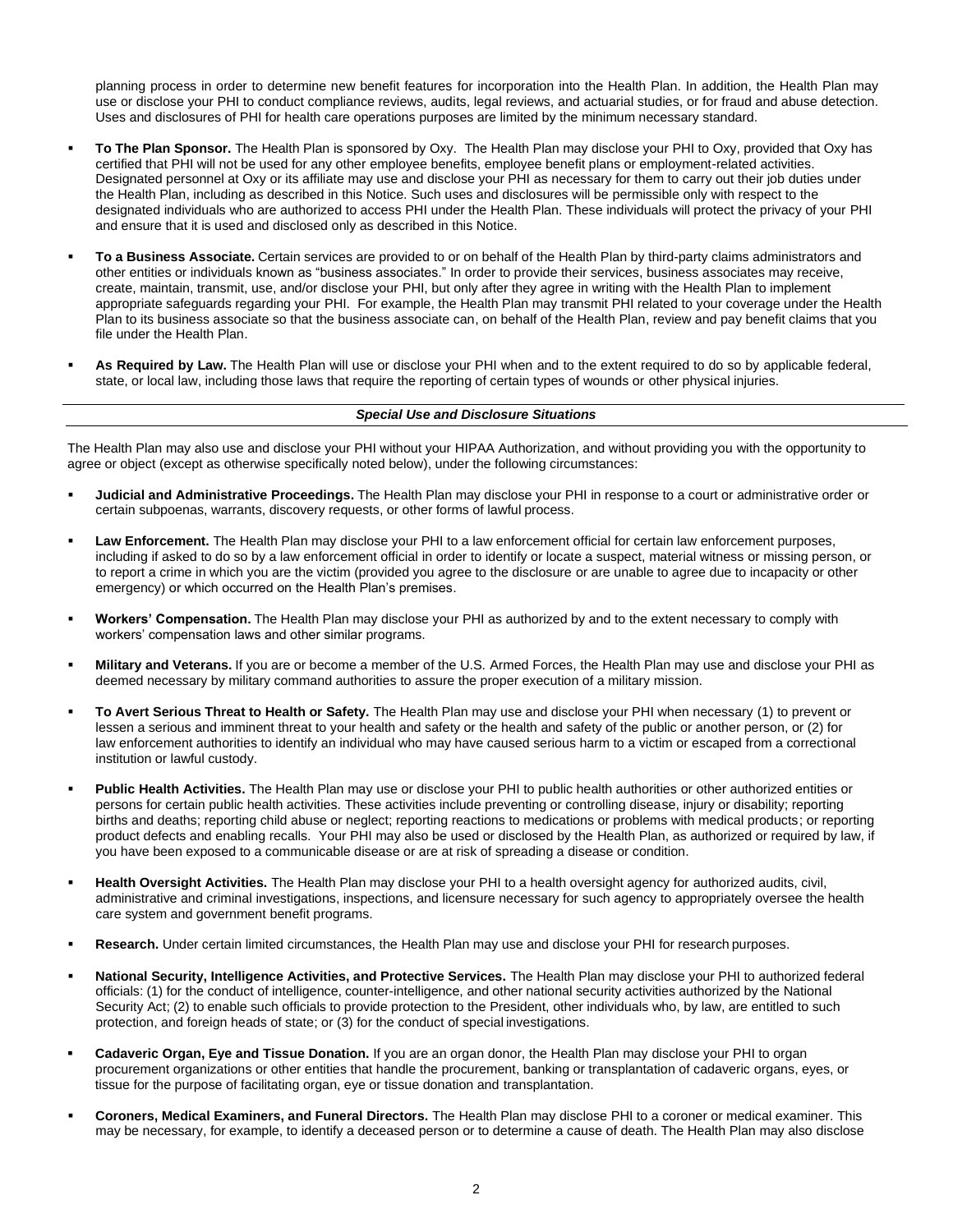PHI to a funeral director, consistent with applicable law, as necessary to carry out his/her responsibilities.

▪ **Victims of Abuse, Neglect or Domestic Violence.** The Health Plan may disclose to an authorized government authority PHI about an individual whom the Health Plan reasonably believes to be a victim of abuse, neglect, or domestic violence.

The following disclosure of your PHI may only be made by the Health Plan with your HIPAA Authorization or by providing you with the opportunity to agree or object to the disclosure:

- To Individuals Involved in Your Care. The Health Plan is permitted to disclose your PHI to your family members or other relatives, your close personal friends, or other individuals identified by you, who are involved in your health care or the payment for your health care if the PHI is directly relevant to such persons' involvement with your care or payment for that care, and
	- ‒ you are present or available, and the Health Plan obtains your agreement to the disclosure, gives you an opportunity to object and you do not object, or reasonably infers from the circumstances that you do not object; or
	- ‒ you are not present or are unavailable due to incapacity or an emergency, and the PHI is needed for notification purposes (such as in the case of disaster relief), provided that, if you are deceased, you have not previously expressed to the Health Plan your preference that such information not be disclosed after your death.

#### *Your Rights Regarding Your PHI*

You have the following rights regarding your PHI:

Right to Inspect and Copy Your Personal Health Information. You have the right to inspect and obtain a paper copy of your PHI that is maintained in a "designated record set", for so long as the Health Plan maintains your PHI, other than psychotherapy notes and information that is compiled in reasonable anticipation of, or for use in, a civil, criminal, or administrative action or proceeding. A "designated record set" is the group of enrollment, payment, claims adjudication, and case or medical management records that is maintained by or for the Health Plan, or the group of records maintained by or for the Health Plan that is used, in whole or in part, by or for the Health Plan to make decisions about you.

To the extent your PHI is maintained electronically in a designated record set, you have the right to request a copy of the PHI in a specified electronic form and format. If the requested form and format is not readily producible, the Health Plan will provide the copy in a readable electronic form and format that is agreed to by you and the Health Plan.

You may request that the paper or electronic copy of your PHI be sent to another entity or person, so long as that request is in writing, signed by you, and clearly identifies the designated entity or person and where to send the copy of the PHI.

To inspect and obtain a copy of your PHI (in either paper or electronic form) as maintained by the Health Plan, submit your request in writing to the attention of the "Privacy Official" at the address specified in the "Contact Information" section below. The Health Plan may charge a reasonable, cost-based fee for the cost of copying (and mailing, as applicable) your requested PHI (including the cost of any required supplies).The Health Plan must act upon your request for access no later than 30 days after receipt. A single, 30-day extension is allowed if the Health Plan is unable to comply by the initial deadline, in which case you will be provided with a statement of the reasons for the delay and the expected date on which the Health Plan will complete its action on your request. In limited circumstances, the Health Plan may deny your request to inspect and obtain a copy of your PHI. Generally, if you are denied access to your PHI, you will be informed as to the reasons for the denial, your right to request a review of the denial, and the means for you to file a complaint with the Health Plan or the Secretary of HHS.

Right to Amend Your Personal Health Information. If you feel that the PHI that the Health Plan has about you is incorrect or incomplete, you may ask the Health Plan to amend it. You have the right to request an amendment for so long as the Health Plan maintains your PHI in a designated record set.

To request an amendment, send a detailed request in writing to the attention of the "Privacy Official" at the address specified in the "Contact Information" section below. You must provide the reason(s) to support your request. The Health Plan may deny your request if you ask the Health Plan to amend PHI that is: (1) accurate and complete; (2) not created by the Health Plan; (3) not part of any designated record set of your PHI kept by or for the Health Plan; or (4) not information that you would be permitted to inspect and copy. The Health Plan has 60 days after the request is received to act on the request. A single, 30-day extension is allowed if the Health Plan cannot comply by the initial deadline, in which case you will be provided with a statement of the reasons for the delay and the expected date on which the Health Plan will complete its action on your request. If the request is denied, in whole or in part, the Health Plan will provide you with a written denial that explains the basis for the denial, your rights to submit a written statement disagreeing with the denial and the means for you to file a complaint with the Health Plan or the Secretary of HHS. If you decide not to submit a statement of disagreement, you may ask that a copy of your request for amendment and the Health Plan's denial be included with any future disclosures of the PHI that was the subject of your amendment request.

▪ **Right to An Accounting of Disclosures.** You have the right to request an "accounting of disclosures" of your PHI. An "accounting" is a list of disclosures of your PHI that the Health Plan (or a business associate) has made to others during the six (6) year period prior to the request, except for (1) disclosures necessary to carry out treatment, payment, or health care operations (subject to certain rights that may apply with respect to disclosures from "electronic health records" under the Health Information Technology for Economic and Clinical Health Act), (2) disclosures previously made to you, (3) disclosures that occurred prior to the date on which the Health Plan first became subject to the privacy regulations under HIPAA, or (4) disclosures made in other situations specified in HIPAA's privacy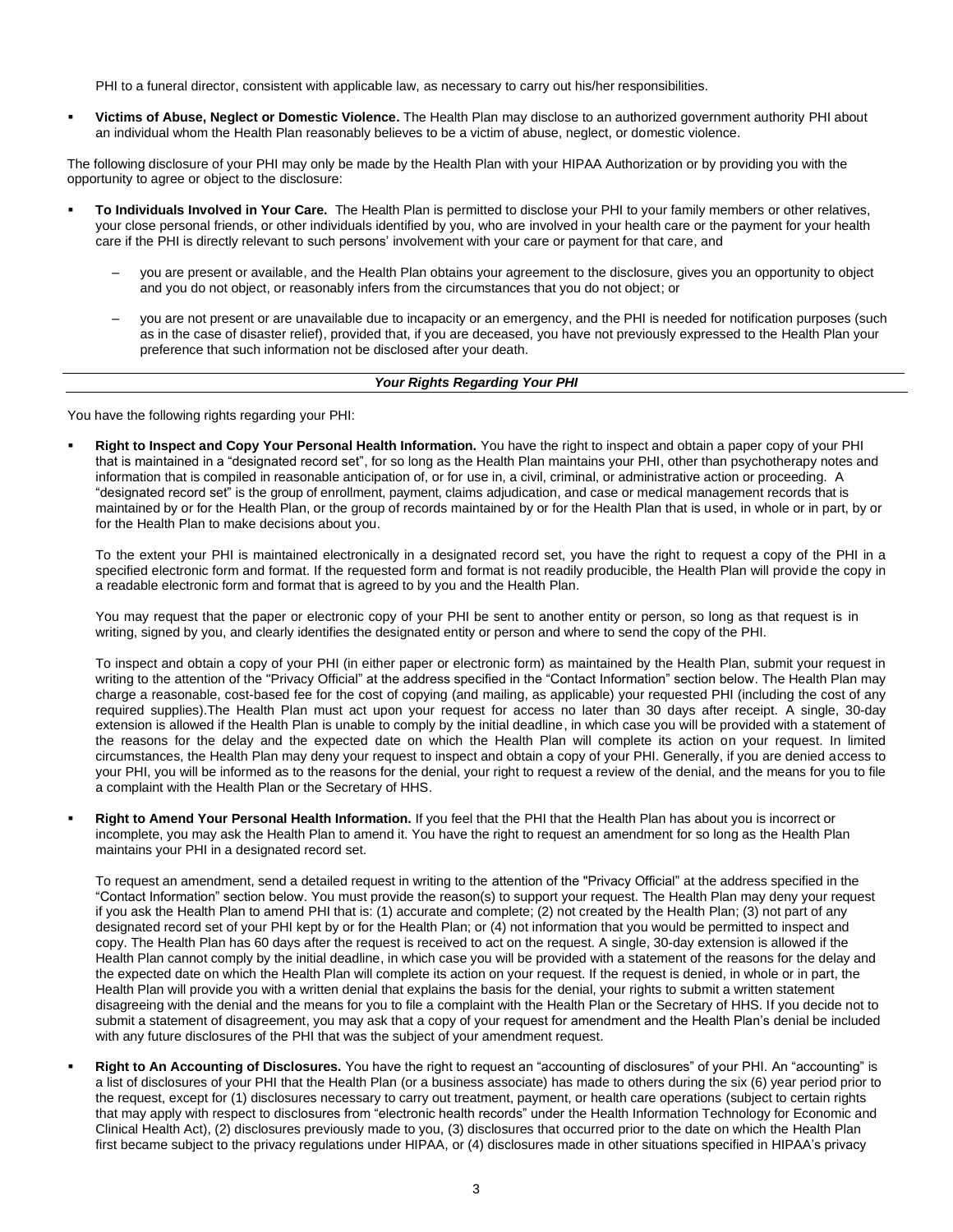regulations.

To request an accounting of disclosures, submit your request in writing to the attention of the "Privacy Official" at the address specified in the "Contact Information" section below. Your request must state the applicable time period for the request, which may not be longer than six (6) years prior to the date the accounting was requested. The Health Plan has 60 days after the request is received to act on the request. If the accounting cannot be provided within 60 days, an additional 30 days is allowed if the Health Plan provides you with a written statement of the reasons for the delay and the date by when the accounting will be provided. If you request more than one accounting within a particular 12-month period, the Health Plan will charge a reasonable, cost-based fee for each subsequent accounting.

▪ **Right to Request Restrictions.** You have the right to request a restriction on (1) the uses and/or disclosures of your PHI for treatment, payment, or health care operations purposes, and (2) the disclosures of your PHI to your family members, other relatives, close personal friends or other individuals identified by you, who are involved in your health care or payment for health care. For example, you could ask that the Health Plan not use or disclose information to your family members about a benefits claim that you filed under the Health Plan for a surgical procedure that you had. While the Health Plan will consider your request, it is not required to agree to it. If the Health Plan agrees to the restriction, it generally must comply with the restriction until such time as the Health Plan provides written notice to you of its intent to not accommodate the restriction with respect to any of your PHI created or received after the Health Plan's notice to you, or unless such use or disclosure is required by law.

To request a restriction, make your request in writing to the attention of the "Privacy Official" at the address specified in the "Contact Information" section below. In your request, you must state: (1) what PHI you want to restrict; (2) whether you want to restrict the Health Plan's use, disclosure, or both; and (3) to whom you want the restriction(s) to apply.

- **Right to Request Confidential Communications.** You have the right to reasonably request that the Health Plan communicate with you about your PHI using alternative means or at alternative locations. For example, you can ask that the Health Plan send your explanation of benefits ("EOB") forms about your benefit claims to a specified address. To request confidential communications, make your request in writing to the attention of the "Privacy Official" at the address specified in the "Contact Information" section below and state the alternative address or other method of contact that you are requesting. The Health Plan will in good faith attempt to accommodate all reasonable requests.
- State Privacy Rights. Some of the uses and disclosures in this Notice may be prohibited or materially limited by applicable state laws to the extent such laws are more stringent that the privacy regulations under HIPAA. The Health Plan shall comply with any applicable state laws that are more stringent when using or disclosing your PHI for any purposes described by this Notice.
- **Right to a Paper Copy of this Notice.** You have the right to receive a paper copy of this Notice upon request. This right applies even if you have previously agreed to accept this Notice electronically. You may write to the "Privacy Official" at the address specified in the "Contact Information" section below to request a paper copy of this Notice at any time.
- Personal Representatives. You may exercise your rights through a personal representative. Your personal representative will be required to produce evidence of his or her authority to act on your behalf before he or she will be given access to your PHI or allowed to take any action for you. Proof of such authority may take one of the following forms:
	- ‒ a power of attorney for health care purposes, notarized by a notary public;
	- ‒ a court order of appointment of the person as your conservator or guardian; or
	- ‒ if you are a minor child, an individual who is your parent.

The Health Plan retains discretion to elect not to treat a person as your personal representative if the Health Plan reasonably believes that (1) (a) you have been or may be subjected to domestic violence, abuse, or neglect by such person, or (b) treating such person as your personal representative could endanger you; and (2) the Health Plan, in its professional judgment, decides that it is not in your best interest to treat the person as your personal representative.

# *Revisions to this Privacy Notice*

The Health Plan reserves the right to revise this Notice at any time and from time to time, and to make the revised Notice effective for all of the PHI that the Health Plan already has about you, as well as any new PHI that the Health Plan may create or receive on and after the effective date of the revised Notice.

If there is a material revision to the Notice, the revision or the revised Notice itself will be posted on the Health Plan's web site by the effective date of the revision. In addition, a copy of the revised Notice, or information about the revision to the Notice and how to obtain the revised Notice, will be sent to you in the Health Plan's next annual mailing to individuals then covered by the Health Plan. The revised Notice will be sent to you electronically if you have consented to receive the Notice electronically.

## *Complaints*

If you believe that your health information privacy rights as described under this Notice have been violated, you may file a written complaint with the Health Plan, to the attention of the "Complaint Official" at the address under "Contact Information" below.

You may also file a written complaint directly with the HHS, Office for Civil Rights. The complaint must be filed on paper or electronically. As of the effective date of this Notice, information about filing a complaint is available at: http://www.hhs.gov/ocr/privacy/hipaa/